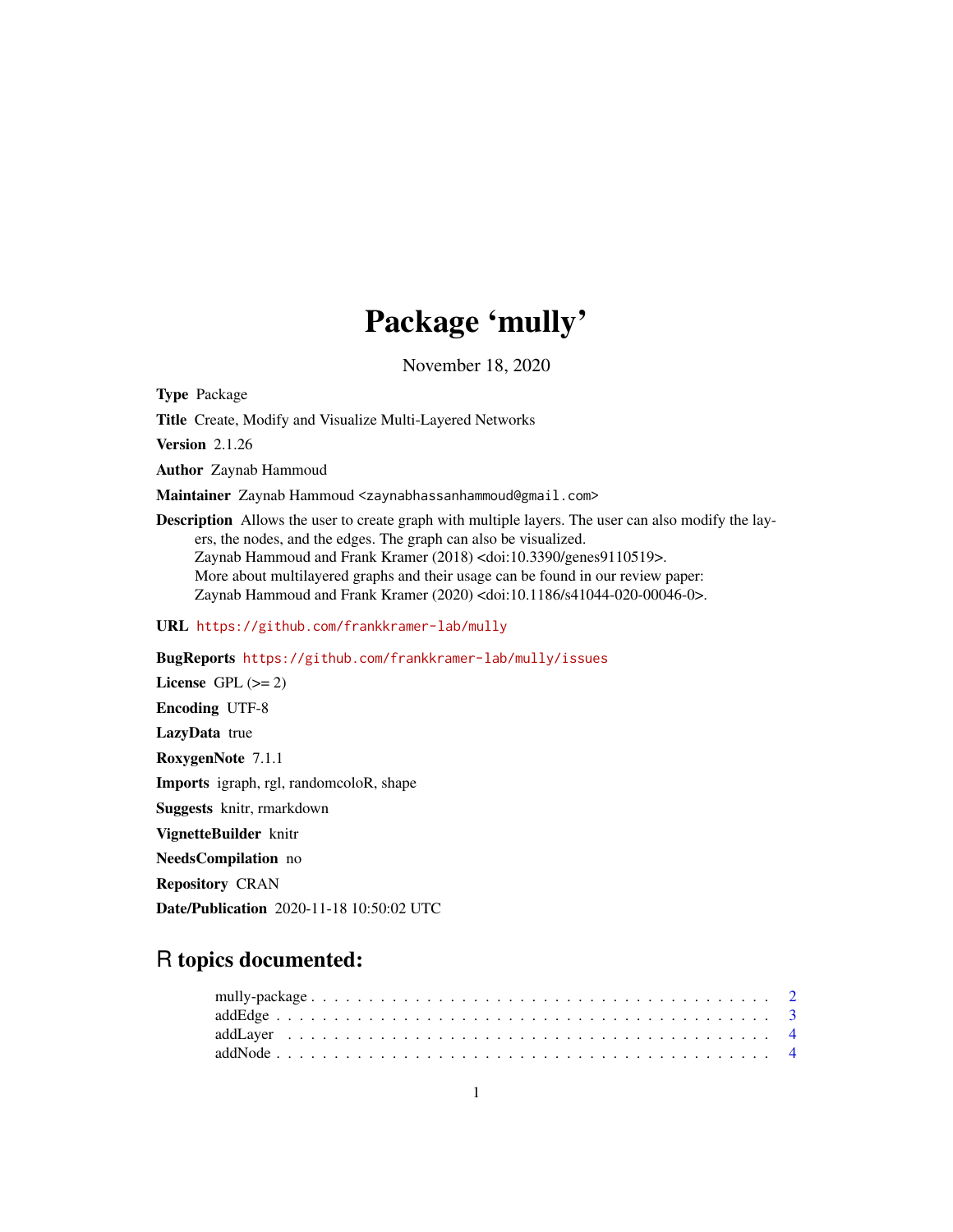<span id="page-1-0"></span>

| Index |      | 18             |
|-------|------|----------------|
|       |      |                |
|       |      |                |
|       |      |                |
|       |      |                |
|       |      |                |
|       |      |                |
|       |      |                |
|       |      |                |
|       |      |                |
|       |      |                |
|       |      |                |
|       |      |                |
|       |      |                |
|       |      |                |
|       |      | $\overline{9}$ |
|       |      | 9              |
|       |      | -8             |
|       |      | $\overline{7}$ |
|       |      | $\overline{7}$ |
|       |      | 6              |
|       |      | 6              |
|       |      | 5              |
|       | demo | -5             |

mully-package *The mully package*

#### Description

R package to create, modify and visualize graphs with multiple layers.

#### Introduction

.

Network theory has been used for many years in the modeling and analysis of complex systems, as epidemiology, biology and biomedicine . As the data evolves and becomes more heterogeneous and complex, monoplex networks become an oversimplification of the corresponding systems. This imposes a need to go beyond traditional networks into a richer framework capable of hosting objects and relations of different scales, called Multilayered Network \*\*Mully\*\*, \*\*mul\*\*ti\*\*l\*\*a\*\*y\*\*er networks, is an R package that provides a multilayer network framework. Using this package, the user can create, modify and visualize graphs with multiple layers. This package is an extension to the [igraph package](https://github.com/igraph/rigraph) that provides a monolayer graph framework. The package is implemented as a part of [the Multipath Project](https://www.sysmed.de/en/junior-research-groups/multipath/) directed by [Dr. Frank Kramer](https://www.uni-augsburg.de/de/fakultaet/fai/i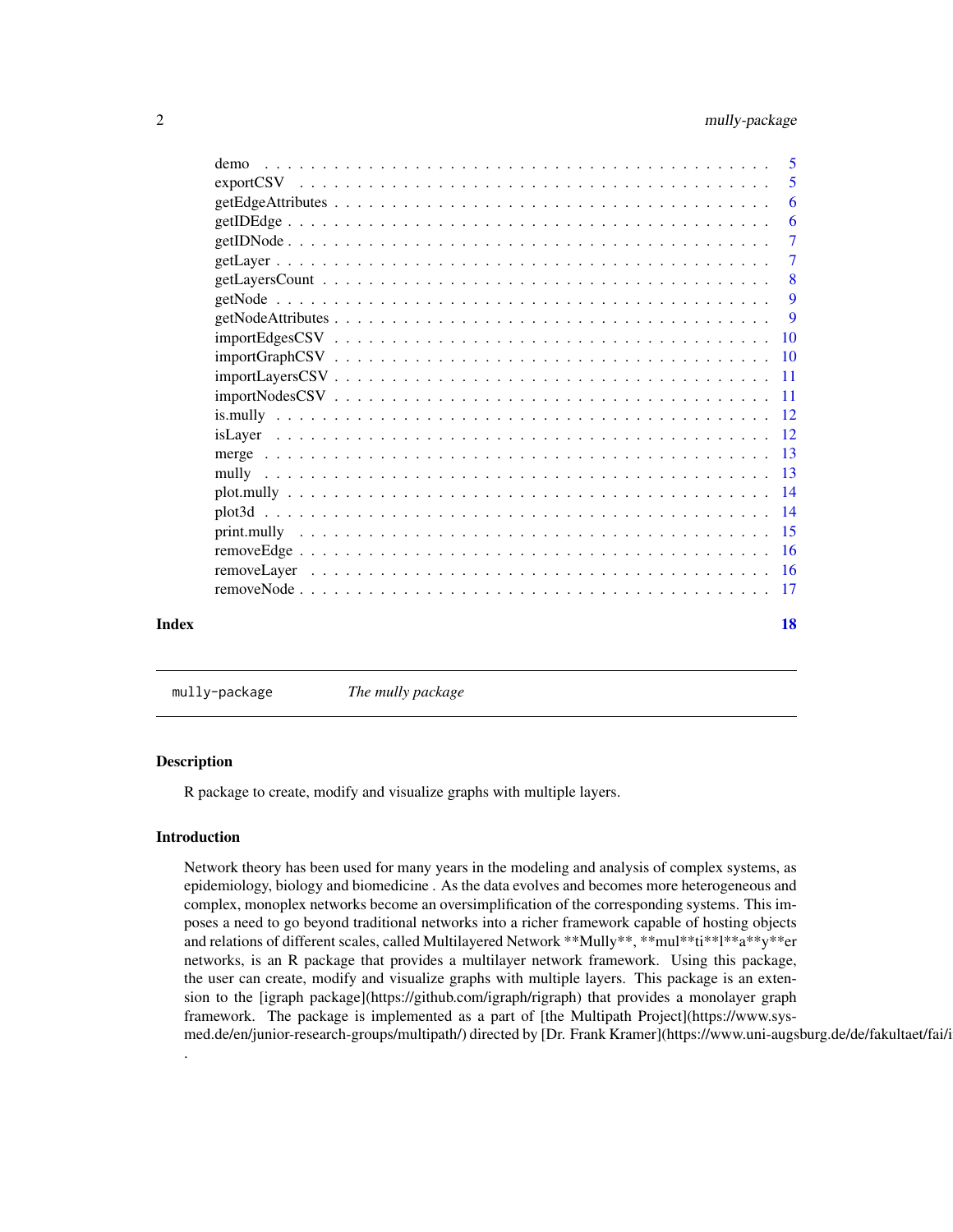#### <span id="page-2-0"></span>addEdge 3

#### Creating graphs

[mully,](#page-12-1) [addLayer,](#page-3-1) [addNode,](#page-3-2) [addEdge,](#page-2-1) [removeLayer,](#page-15-1) [removeNode,](#page-16-1) [removeEdge,](#page-15-2) [getNodeAttributes,](#page-8-1) [getEdgeAttributes](#page-5-1)

#### Visualization

[plot.mully,](#page-13-1) [plot3d](#page-13-2)

#### Further information

More information and references can be found in the mully paper:

https://www.mdpi.com/2073-4425/9/11/519

<span id="page-2-1"></span>addEdge *Add an edge*

#### Description

Add an edge

#### Usage

addEdge(g, nodeStart, nodeDest, attributes)

#### Arguments

| g          | The input graph                      |
|------------|--------------------------------------|
| nodeStart  | The first endpoint of the edge       |
| nodeDest   | The second endpoint of the edge      |
| attributes | The attributes to assign to the edge |

#### Value

The graph, with the added edge

#### Examples

```
g=mully::demo()
addEdge(g,"dr3","g2",attributes=list(name="newEdge"))
```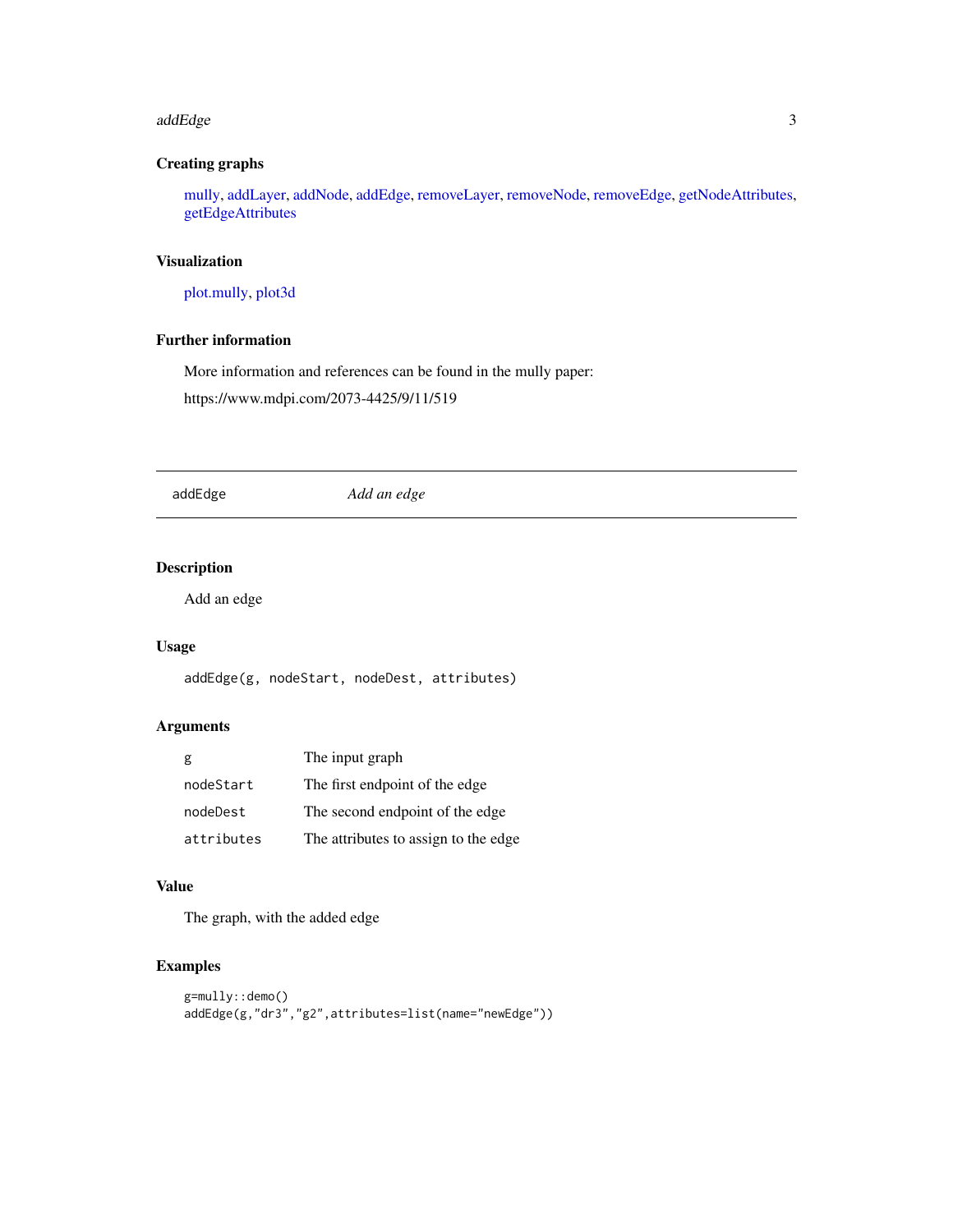<span id="page-3-1"></span><span id="page-3-0"></span>

Add a layer or a set of layers to a graph

#### Usage

addLayer(g, nameLayer)

#### Arguments

|           | The input graph.                                                                                |  |
|-----------|-------------------------------------------------------------------------------------------------|--|
| nameLayer | The name or the list of the names of the layers to be added. The layer names<br>must be unique. |  |

#### Value

The graph, with the layers added.

#### Examples

g = mully("MyFirstMully",direct = FALSE) g = addLayer(g, c("Gene", "Drug", "Disease"))

<span id="page-3-2"></span>addNode *Add a node with assigned layer and attributes to a graph*

#### Description

Add a node with assigned layer and attributes to a graph

#### Usage

```
addNode(g, nodeName, layerName, attributes = NA)
```
#### Arguments

| g          | The input graph.                                                       |
|------------|------------------------------------------------------------------------|
| nodeName   | The name of the node to add.                                           |
| laverName  | The name of the layer to be assigned to the node.                      |
| attributes | The attributes of the node to add. This argument must be a named list. |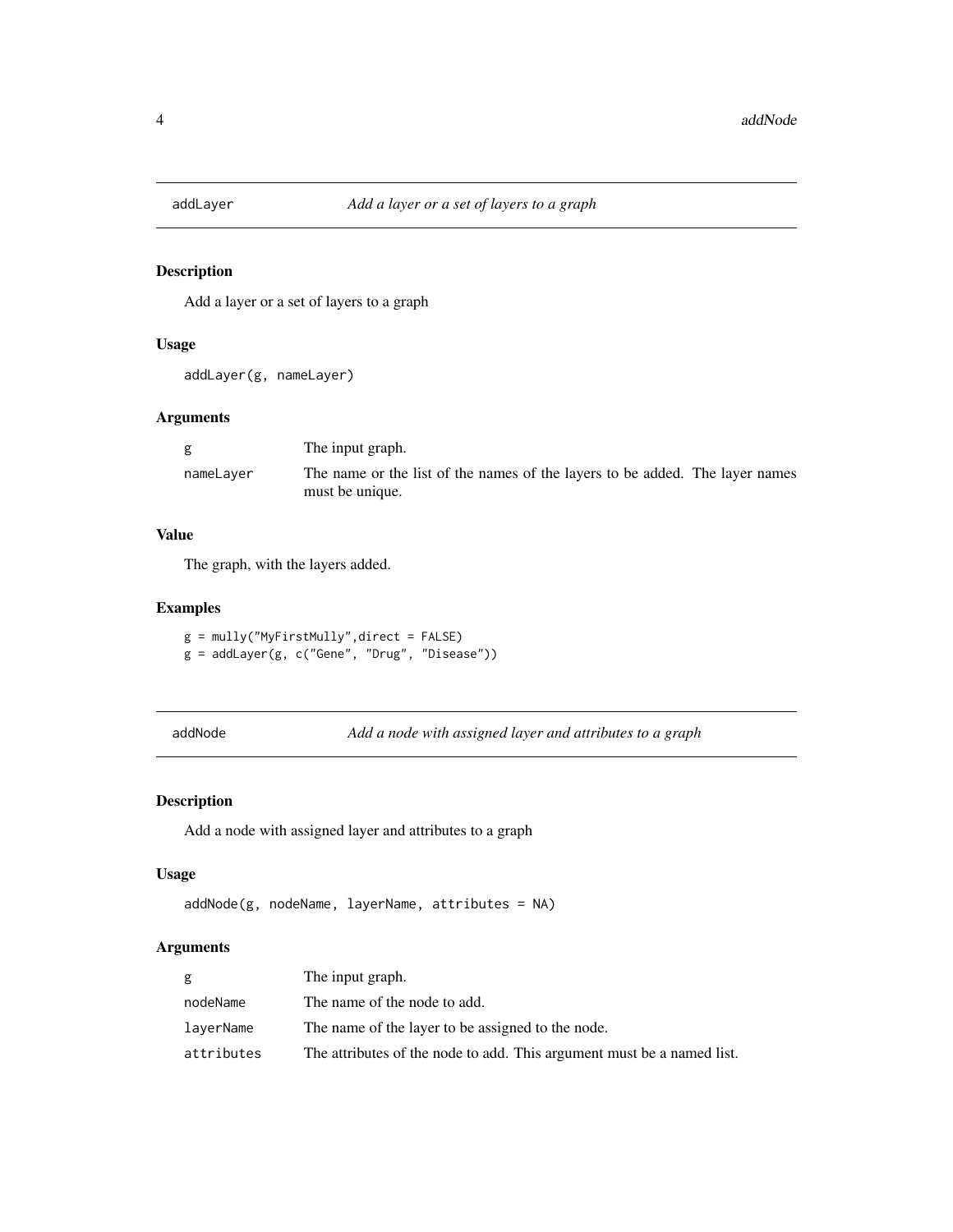#### <span id="page-4-0"></span>demo 5

#### Value

The graph, with the new node.

#### Examples

```
g=mully::demo()
attributes=list("specie"="Homo Sapiens")
addNode(g = g, nodeName = "g3", layerName = "Gene", attributes = attributes)
```
demo *A demo function to test the package*

#### Description

A demo function to test the package

#### Usage

demo()

#### Value

A mully graph

exportCSV *Export mully into CSV files*

#### Description

Export mully into CSV files

#### Usage

exportCSV(g, target)

#### Arguments

|        | The input graph                                                          |
|--------|--------------------------------------------------------------------------|
| target | The target file in which the files will be generated. By default the WD. |

#### Examples

```
## Not run:
g=mully::demo()
exportCSV(g)
```
## End(Not run)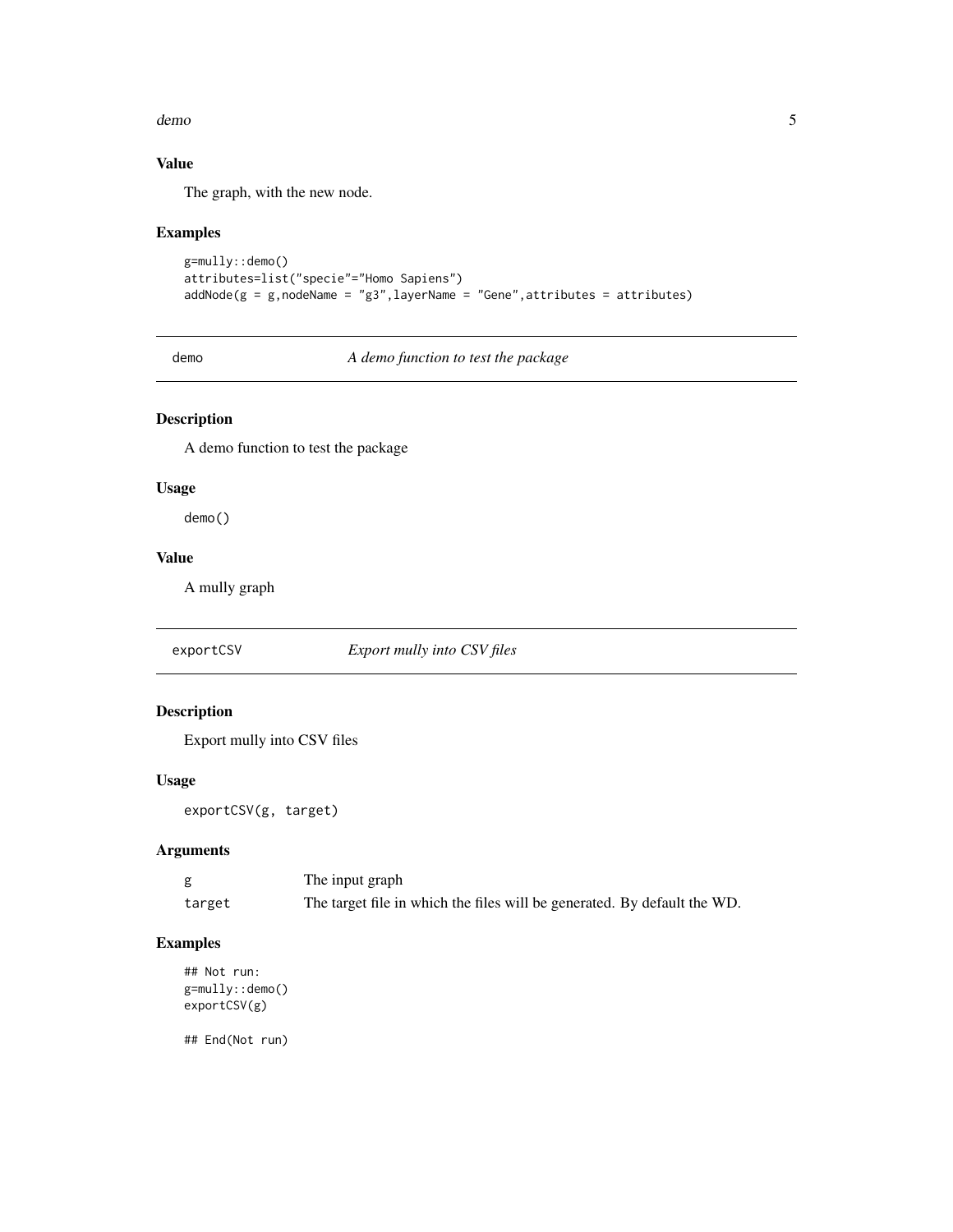<span id="page-5-1"></span><span id="page-5-0"></span>getEdgeAttributes *Get the attributes of the edges connecting two nodes*

#### Description

Get the attributes of the edges connecting two nodes

#### Usage

```
getEdgeAttributes(g, nodeStart, nodeDest)
```
#### Arguments

| g         | The input graph                 |
|-----------|---------------------------------|
| nodeStart | The first endpoint of the edge  |
| nodeDest  | The second endpoint of the edge |

#### Value

A dataframe containing the edges with their attributes. If both nodes' arguments are missing, it returns all the edges with their attributes.

#### Examples

```
g=mully::demo()
#Print all Edges
getEdgeAttributes(g)
#Get a Single Edge
getEdgeAttributes(g,"d2","g1")
```
getIDEdge *Get the ids of the edges connecting two nodes*

#### Description

Get the ids of the edges connecting two nodes

#### Usage

getIDEdge(g, nodeStart, nodeDest)

#### Arguments

| g         | The input graph                 |
|-----------|---------------------------------|
| nodeStart | The first endpoint of the edge  |
| nodeDest  | The second endpoint of the edge |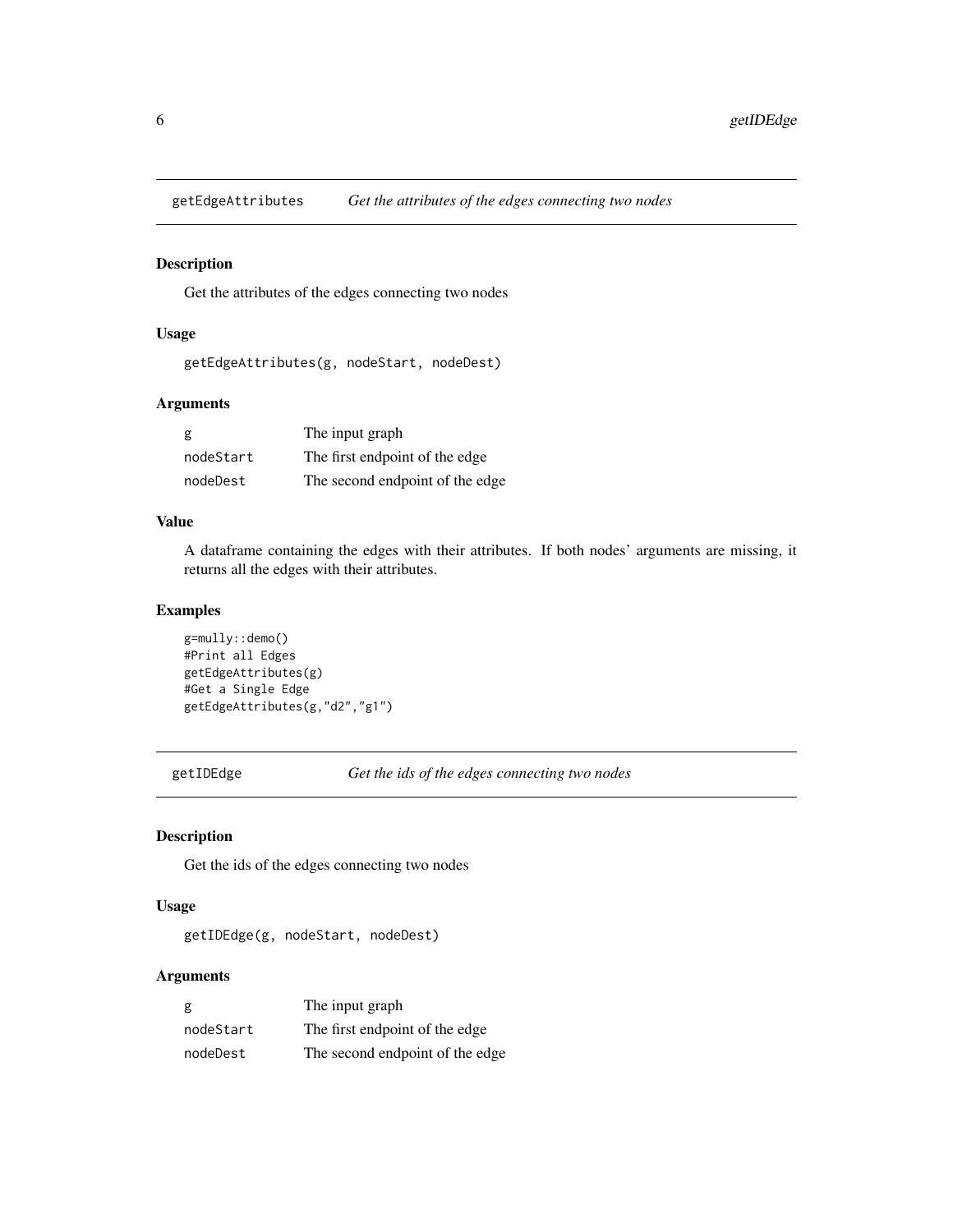#### <span id="page-6-0"></span>getIDNode 7

#### Value

A list containing the ids of the edges connecting the nodes

#### Examples

```
g=mully::demo()
getIDEdge(g,"d2","dr1")
```
getIDNode *Get the id of a node*

#### Description

Get the id of a node

#### Usage

getIDNode(g, nameNode)

#### Arguments

| g        | The input graph      |
|----------|----------------------|
| nameNode | The name of the node |

#### Value

The id of the specified node

#### Examples

```
g=mully::demo()
getIDNode(g,"g1")
```
getLayer *Get the nodes on a layer in a graph*

#### Description

Get the nodes on a layer in a graph

#### Usage

getLayer(g, nameLayer)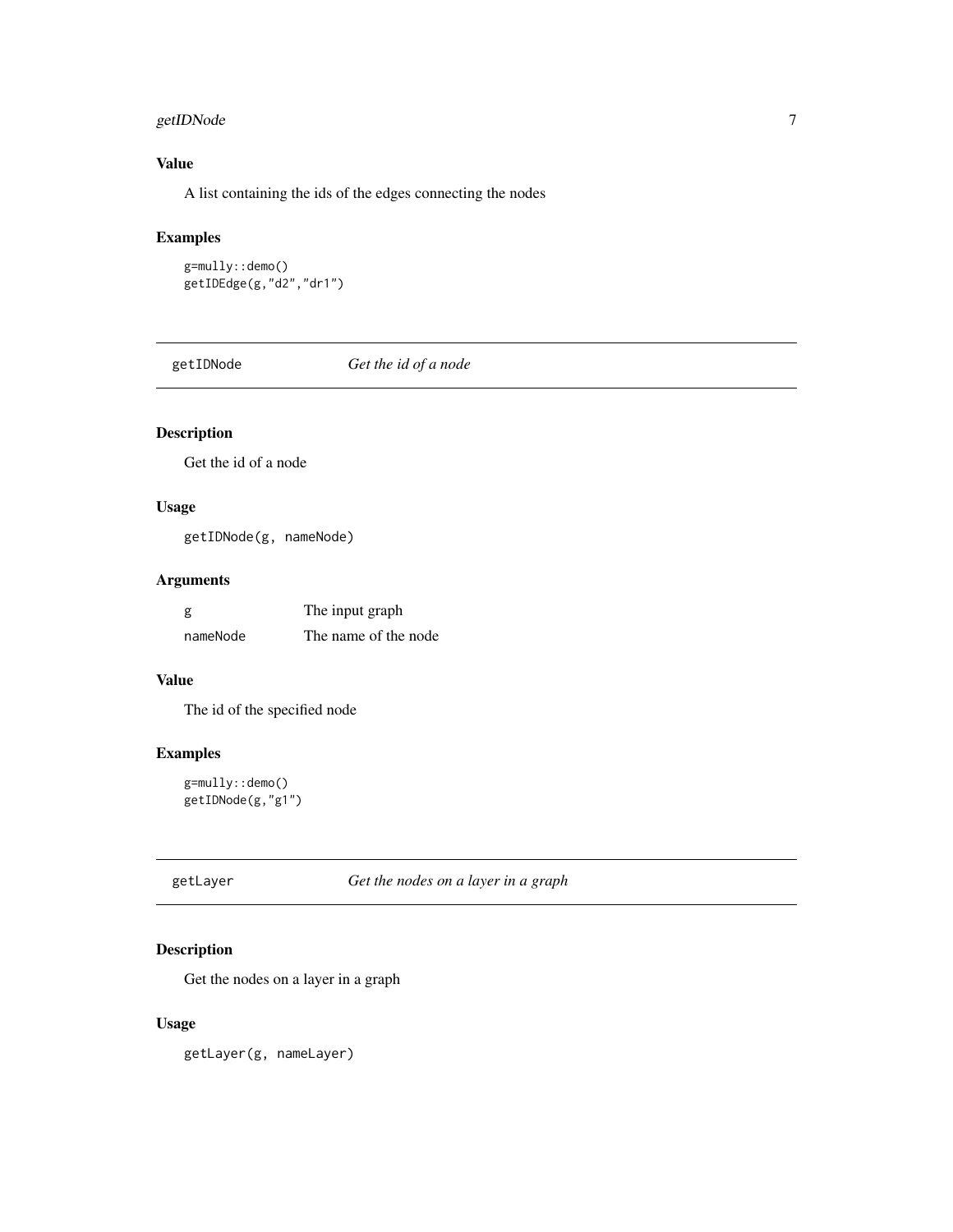#### <span id="page-7-0"></span>Arguments

| g         | The input graph.       |
|-----------|------------------------|
| nameLayer | The name of the layer. |

#### Value

A List of the nodes on the given layer.

#### Examples

 $g = mully::demo()$ getLayer(g,"gene")

| getLayersCount | Get the number of layers in a graph |  |  |  |
|----------------|-------------------------------------|--|--|--|
|                |                                     |  |  |  |

#### Description

Get the number of layers in a graph

#### Usage

getLayersCount(g)

#### Arguments

g The input graph.

#### Value

The count of the layers.

#### Examples

```
g = mully("MyFirstMully",direct = FALSE)
g = addLayer(g, c("Gene", "Drug", "Disease"))
getLayersCount(g)
```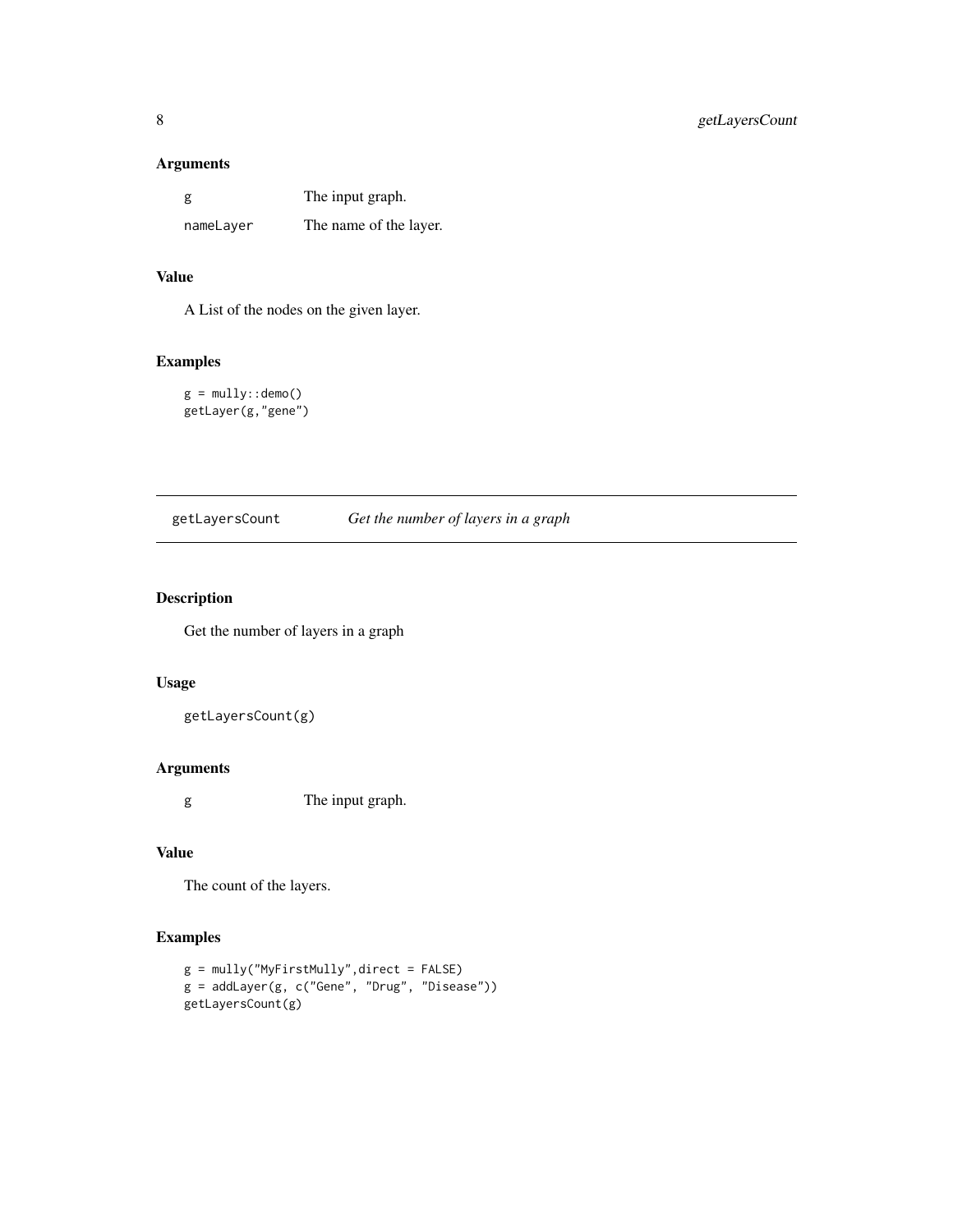<span id="page-8-0"></span>

Get a node from a graph

#### Usage

getNode(g, nameNode)

#### Arguments

| g        | The input graph.      |
|----------|-----------------------|
| nameNode | The name of the node. |

#### Value

The node as igraph.vs

#### Examples

g=mully::demo() getNode(g,"g1")

<span id="page-8-1"></span>getNodeAttributes *Get the attributes of a node*

### Description

Get the attributes of a node

#### Usage

```
getNodeAttributes(g, nameNode, layerByName = FALSE)
```
#### Arguments

|             | The input graph                                                    |
|-------------|--------------------------------------------------------------------|
| nameNode    | The name of the node                                               |
| layerByName | A boolean to specify whether to export the layers by name or by ID |

#### Value

A dataframe containing the attributes of the specified node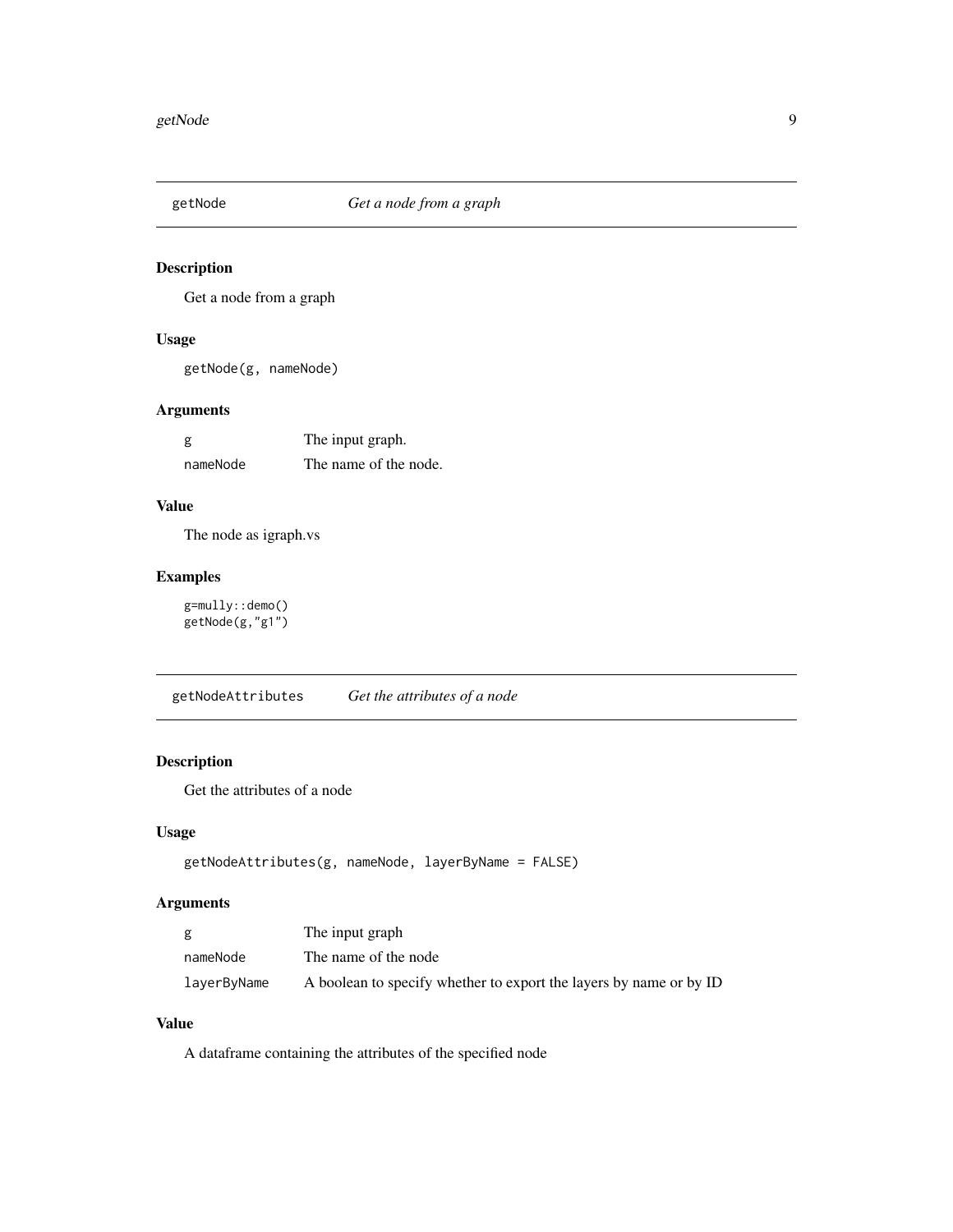#### Examples

```
g=mully::demo()
getNodeAttributes(g,layerByName = TRUE)
```
importEdgesCSV *Import Edges to a mully graph from a CSV file*

#### Description

Import Edges to a mully graph from a CSV file

#### Usage

importEdgesCSV(g, file)

#### Arguments

|      | The mully graph to which the nodes will be added. The graph should already |
|------|----------------------------------------------------------------------------|
|      | have the layers and the nodes.                                             |
| file | The path to the CSV file containing the edges' information                 |

#### Value

The mully graph with the added edges

importGraphCSV *Import a mully graph from CSV files*

#### Description

Import a mully graph from CSV files

#### Usage

```
importGraphCSV(name, direct = FALSE, layers, nodes, edges)
```
#### Arguments

| name   | The name of the graph                                       |
|--------|-------------------------------------------------------------|
| direct | A boolean to indicate if the graph is directed or not       |
| layers | The path to the CSV file containing the layers' information |
| nodes  | The path to the CSV file containing the nodes' information  |
| edges  | The path to the CSV file containing the edges' information  |

#### Value

A new mully graph

<span id="page-9-0"></span>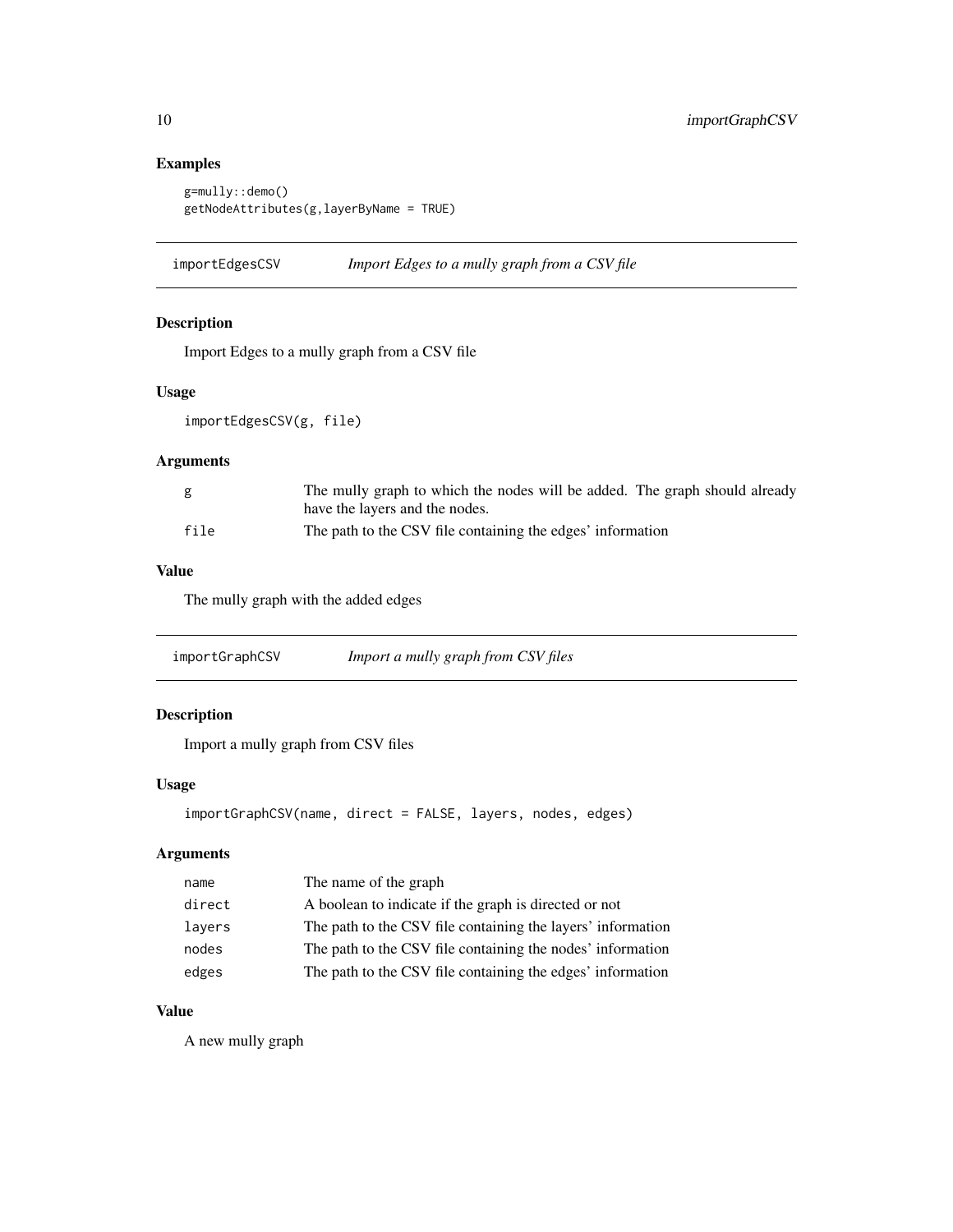<span id="page-10-0"></span>importLayersCSV *Import Layers to a mully graph from a CSV file*

#### Description

Import Layers to a mully graph from a CSV file

#### Usage

```
importLayersCSV(g, file)
```
#### Arguments

| g    | The mully graph to which the layers will be added. If missing, a new mully<br>graph is created |
|------|------------------------------------------------------------------------------------------------|
| file | The path to the CSV file containing the layers' information                                    |

#### Value

The mully graph with the added layers

importNodesCSV *Import Nodes to a mully graph from a CSV file*

#### Description

Import Nodes to a mully graph from a CSV file

#### Usage

importNodesCSV(g, file, name = "name")

#### Arguments

| g    | The mully graph to which the nodes will be added. The graph should already<br>have the layers. |
|------|------------------------------------------------------------------------------------------------|
| file | The path to the CSV file containing the nodes' information                                     |
| name | The name of the column containing the names of the nodes                                       |

### Value

The mully graph with the added nodes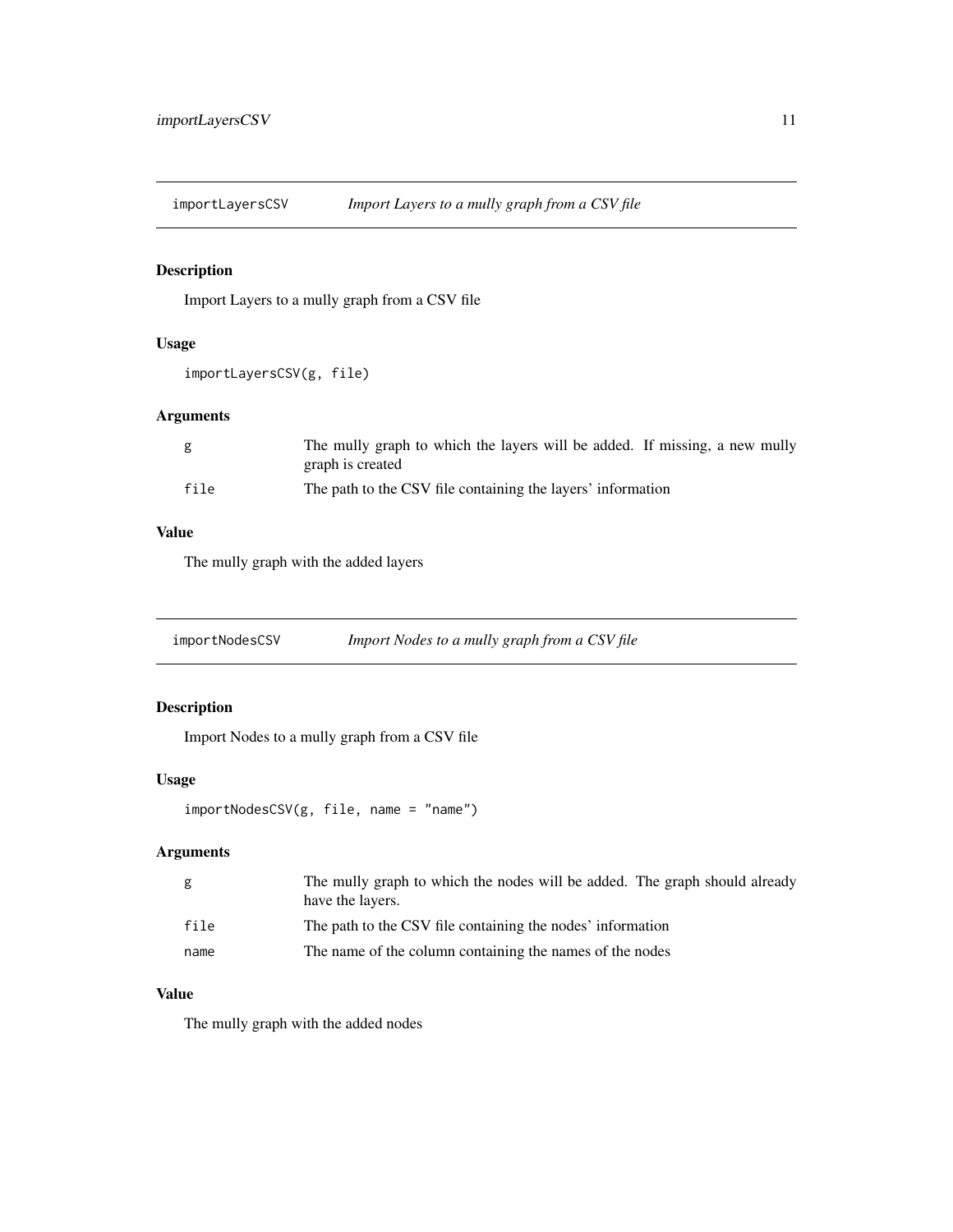<span id="page-11-0"></span>

Is this a mully graph?

#### Usage

is.mully(g)

#### Arguments

g The input graph

#### Value

A boolean whether the graph is or not a mully object

isLayer *Verify if the layer exists in a graph*

#### Description

Verify if the layer exists in a graph

#### Usage

isLayer(g, name)

#### Arguments

| g    | The input graph.       |
|------|------------------------|
| name | The name of the layer. |

#### Value

A boolean value.

#### Examples

```
g = mully("MyFirstMully",direct = FALSE)
g = addLayer(g, c("Gene", "Drug", "Disease"))
isLayer(g,"Drug")
```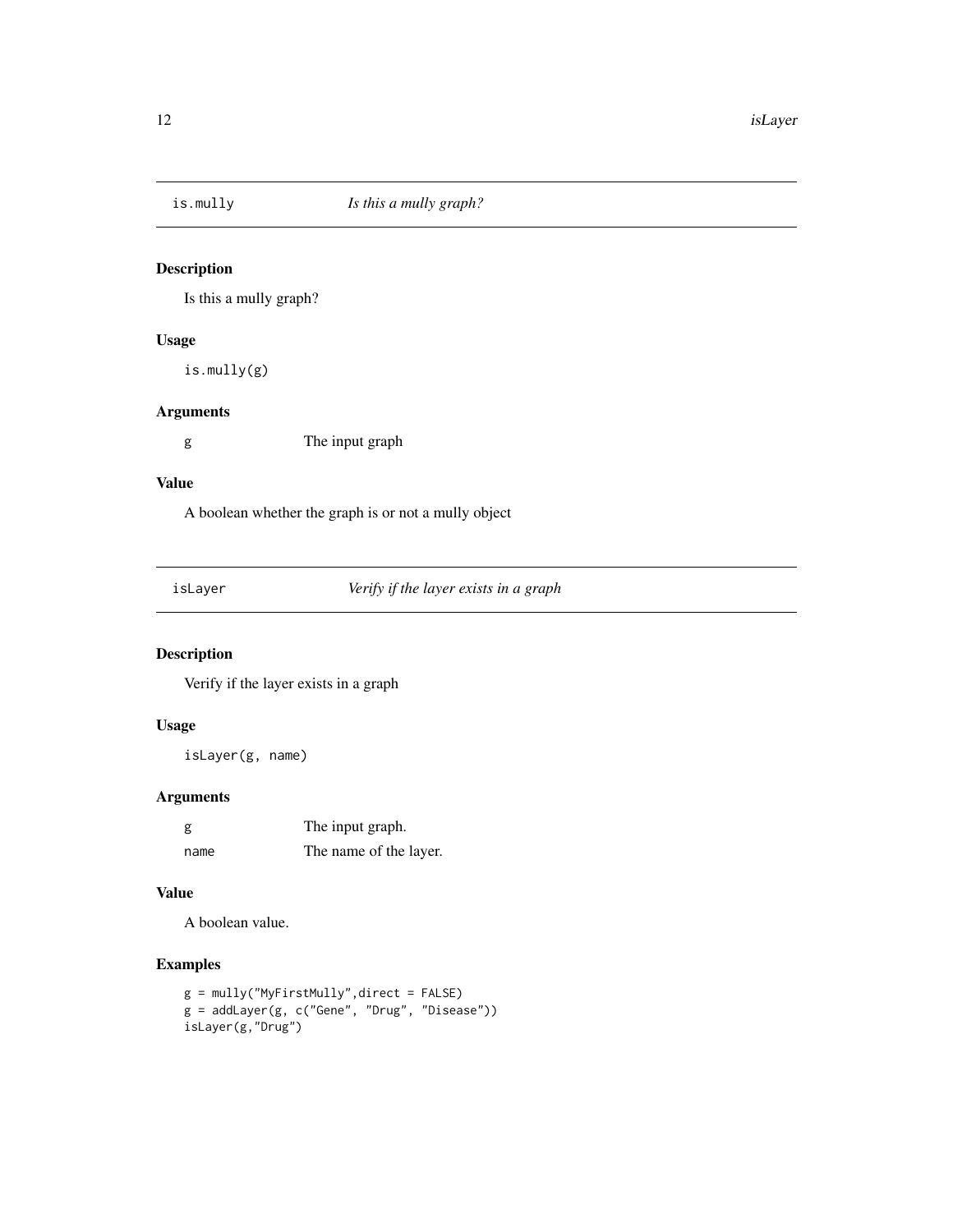<span id="page-12-0"></span>

Merge or unite two graphs

#### Usage

merge(g1, g2)

#### Arguments

| g1 | The first graph to merge. This is the base of the merge.                     |
|----|------------------------------------------------------------------------------|
| g2 | The second graph to merge. All of its elements are added to the first graph. |

#### Value

The merge of the two graphs. The merge is based on the first given graph

<span id="page-12-1"></span>mully *Create an empty multilayered graph*

#### Description

Create an empty multilayered graph

#### Usage

mully(name = NA, direct = TRUE)

#### Arguments

| name   | The name to be assigned to the graph.                              |
|--------|--------------------------------------------------------------------|
| direct | A boolean value, if the graph is directed or not. By default TRUE. |

#### Value

The created multilayered graph.

#### Examples

g = mully("MyFirstMully",direct = FALSE)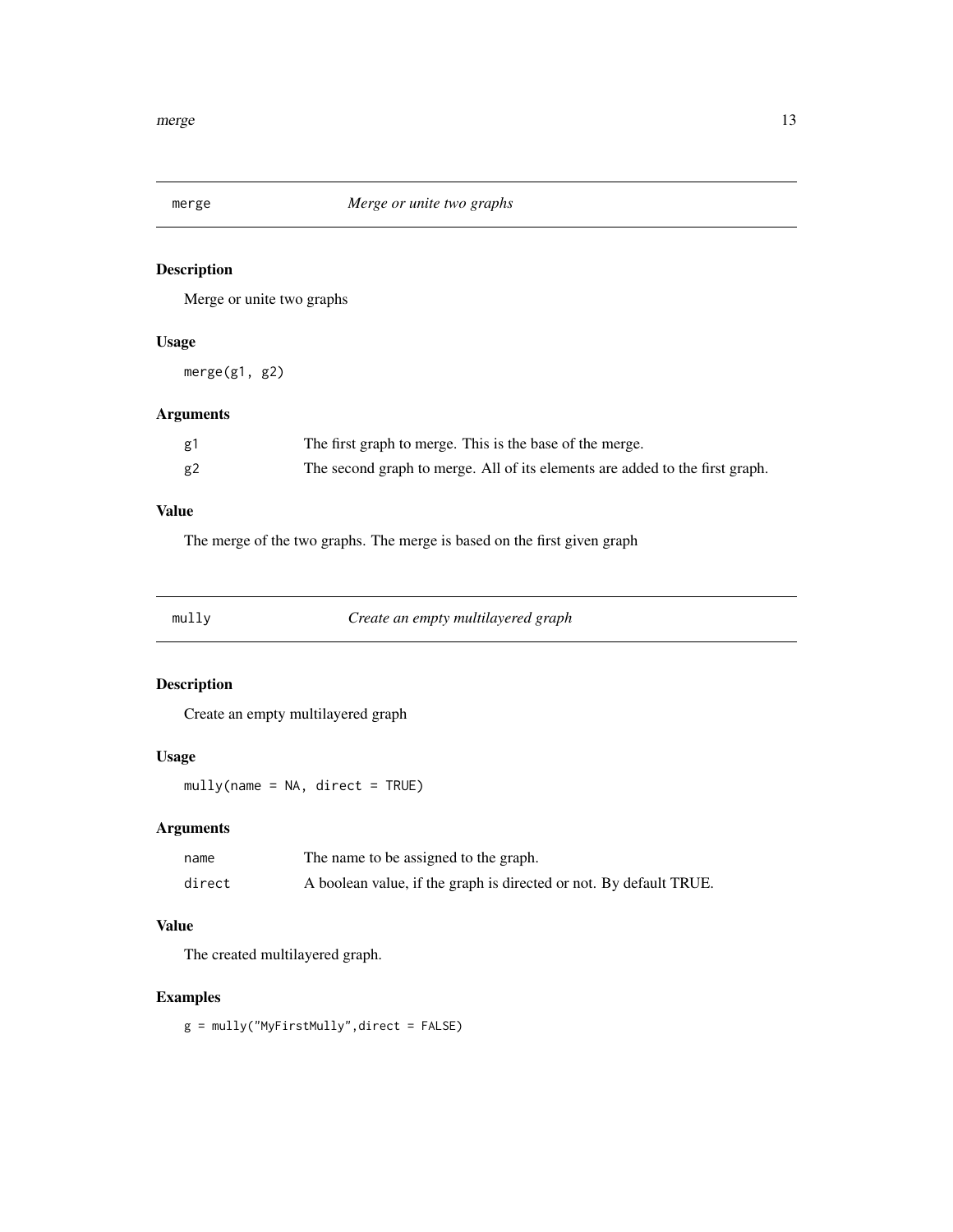<span id="page-13-1"></span><span id="page-13-0"></span>

Plot the graph in 2D

#### Usage

## S3 method for class 'mully' plot(x, layout, ...)

#### Arguments

|                         | The input graph                             |
|-------------------------|---------------------------------------------|
| layout                  | The layout. Can either be random or scaled  |
| $\cdot$ $\cdot$ $\cdot$ | Other arguments to be passed to plot.igraph |

#### Examples

g=mully::demo() plot(g,"Scaled")

<span id="page-13-2"></span>plot3d *Plot the graph in 3D using rgl*

#### Description

Plot the graph in 3D using rgl

#### Usage

```
plot3d(
  g,
  layers = TRUE,
  vertex.label = NA,
  vertex.label.color = NA,
  vertex.plac = "circle",
  edge.color = NA,
  edge.width = 5,
  edge.arrow.size = 10,
  edge.arrow.width = 1
\mathcal{L}
```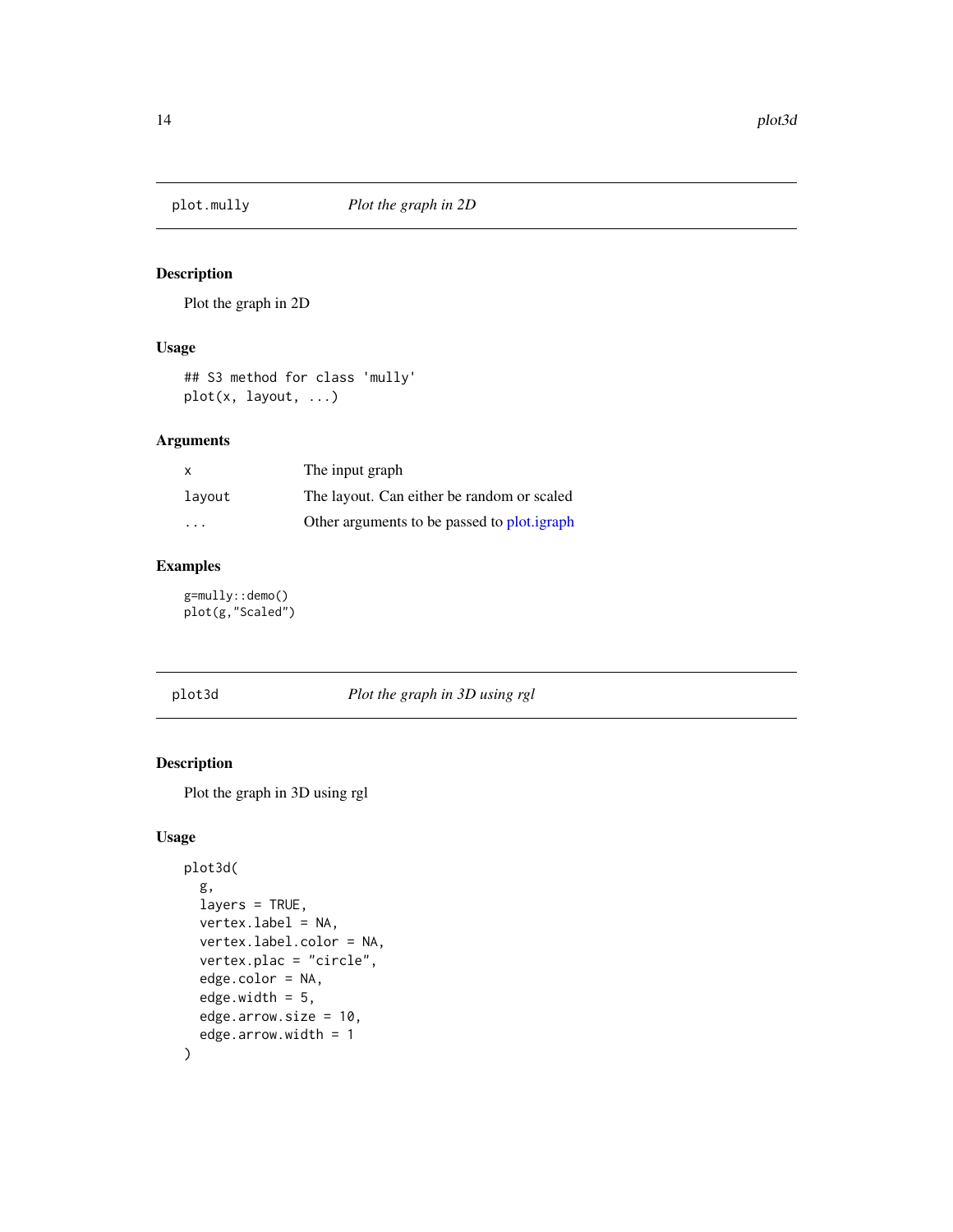#### <span id="page-14-0"></span>print.mully 15

#### Arguments

| g                                  | The input graph                                                                                                                                                                              |
|------------------------------------|----------------------------------------------------------------------------------------------------------------------------------------------------------------------------------------------|
| layers                             | A boolean whether to add the layers or not                                                                                                                                                   |
| vertex.label<br>vertex.label.color | The vertices' labels                                                                                                                                                                         |
|                                    | The vertices' colors. If not specified, the colors will be chosen randomly                                                                                                                   |
| vertex.plac                        | The placement form of the vertices on the layer. Can either be "circle" which<br>will place them on a circle, or "disc" which will place them randomly on a disc.<br>The default is "circle" |
| edge.color                         | The edges' colors. If not specified, inter-edges are black, and intra-edges have<br>the same color as the nodes on the layer                                                                 |
| edge.width                         | The edge width. Default set to 5.                                                                                                                                                            |
| edge.arrow.size                    |                                                                                                                                                                                              |
|                                    | The edges' arrow size. Default set to 10                                                                                                                                                     |
| edge.arrow.width                   |                                                                                                                                                                                              |
|                                    | The edges' arrow width. Default set to 1                                                                                                                                                     |

#### Note

This function can take the following arguments supported and not ignored by [rglplot:](#page-0-0) vertex.label, vertex.label.color, edge.color, edge.width, edge.arrow.size,edge.arrow.width.

#### Examples

g=mully::demo() labels=getNodeAttributes(g)\$name plot3d(g, layers=TRUE, vertex.label=labels,edge.width=6)

print.mully *Print function*

#### Description

Print function

#### Usage

## S3 method for class 'mully'  $print(x, \ldots)$ 

#### Arguments

| X | The input graph                       |
|---|---------------------------------------|
| . | Other arguments to be passed to print |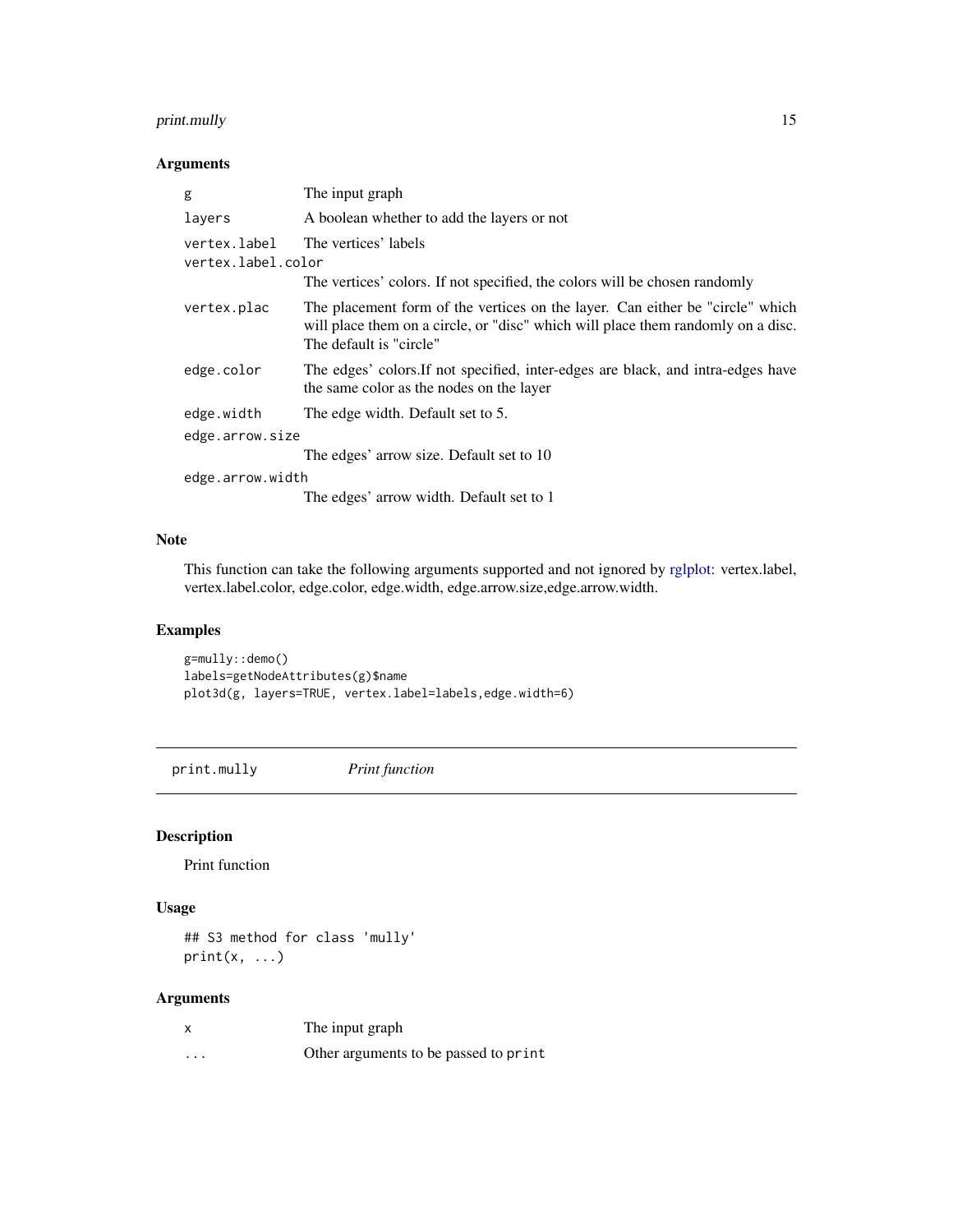#### Examples

```
g=mully::demo()
print(g)
```
<span id="page-15-2"></span>removeEdge *Delete an edge*

#### Description

Delete an edge

#### Usage

```
removeEdge(g, nodeStart, nodeDest, attributes = NA, multi = FALSE)
```
#### Arguments

| g          | The input graph                                                                   |
|------------|-----------------------------------------------------------------------------------|
| nodeStart  | The first endpoint of the edge                                                    |
| nodeDest   | The second endpoint of the edge                                                   |
| attributes | The attributes of the edge to delete. Required if the nodes are multi-connected   |
| multi      | A boolean. Specifies whether to delete multiple edges or not, in case they exist. |

#### Value

The graph with the deleted edges

#### Examples

```
g=mully::demo()
removeEdge(g,"dr1","d2",multi=TRUE)
```
<span id="page-15-1"></span>

| removeLayer |  | Delete a layer or a set of layers from a graph |
|-------------|--|------------------------------------------------|
|-------------|--|------------------------------------------------|

#### Description

Delete a layer or a set of layers from a graph

#### Usage

removeLayer(g, name, trans = FALSE)

<span id="page-15-0"></span>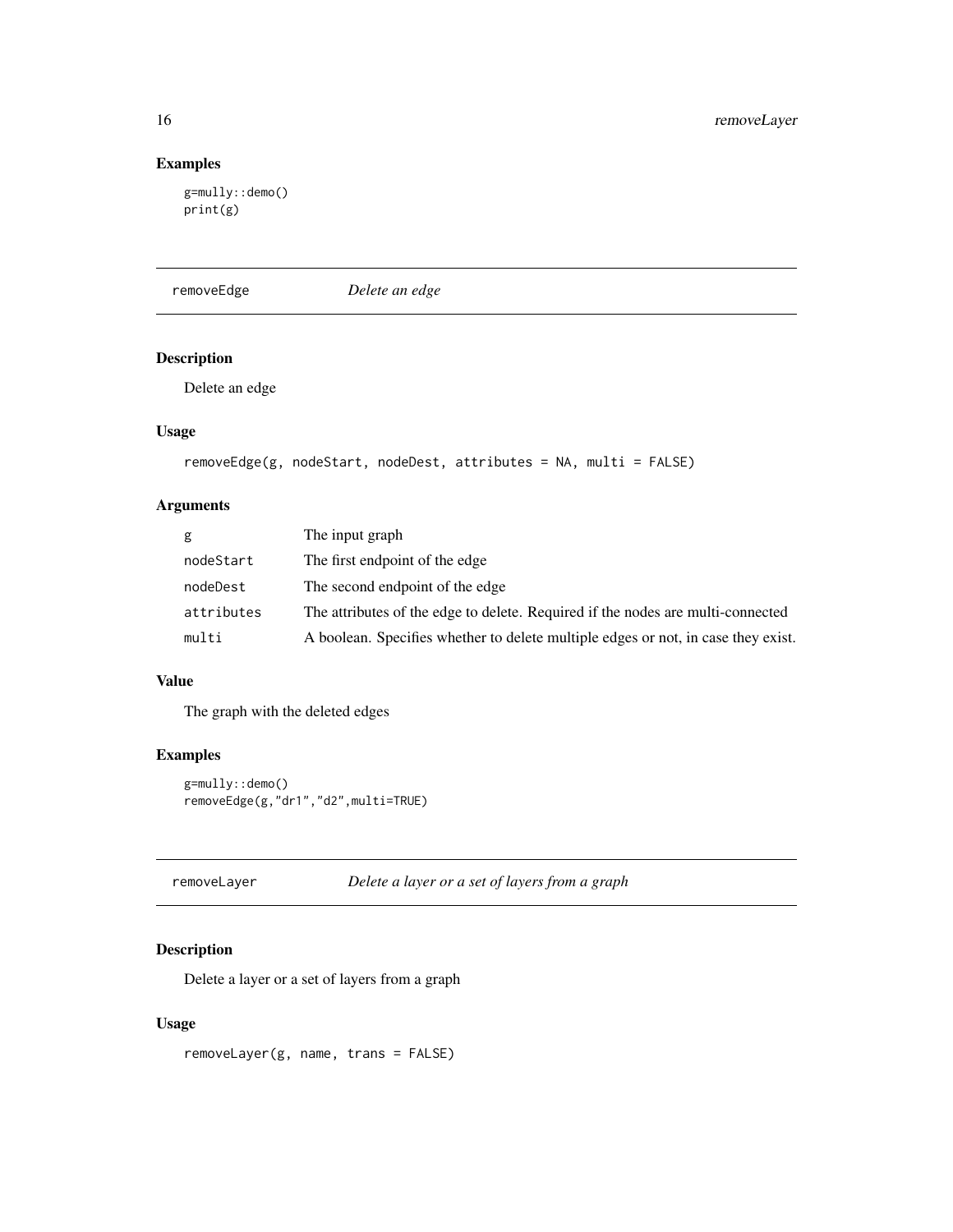#### <span id="page-16-0"></span>removeNode 17

#### Arguments

| g     | The input graph.                                               |
|-------|----------------------------------------------------------------|
| name  | The name or the list of the names of the layers to be deleted. |
| trans | A boolean whether to insert transitive edges or not            |

#### Value

The graph, with the given layer and its corresponding nodes and edges removed.

#### Examples

```
g = mully::demo()removeLayer(g,"gene",trans=TRUE)
```
<span id="page-16-1"></span>removeNode *Delete a node or a set of nodes from a graph*

#### Description

Delete a node or a set of nodes from a graph

#### Usage

removeNode(g, name, trans = FALSE)

#### Arguments

| g     | The input graph.                                          |
|-------|-----------------------------------------------------------|
| name  | The name or the list of names of the nodes to be deleted. |
| trans | A boolean whether to insert transitive edges or not       |

#### Value

The graph, with the nodes deleted.

#### Examples

g=mully::demo() removeNode(g,"dr1",trans=TRUE)